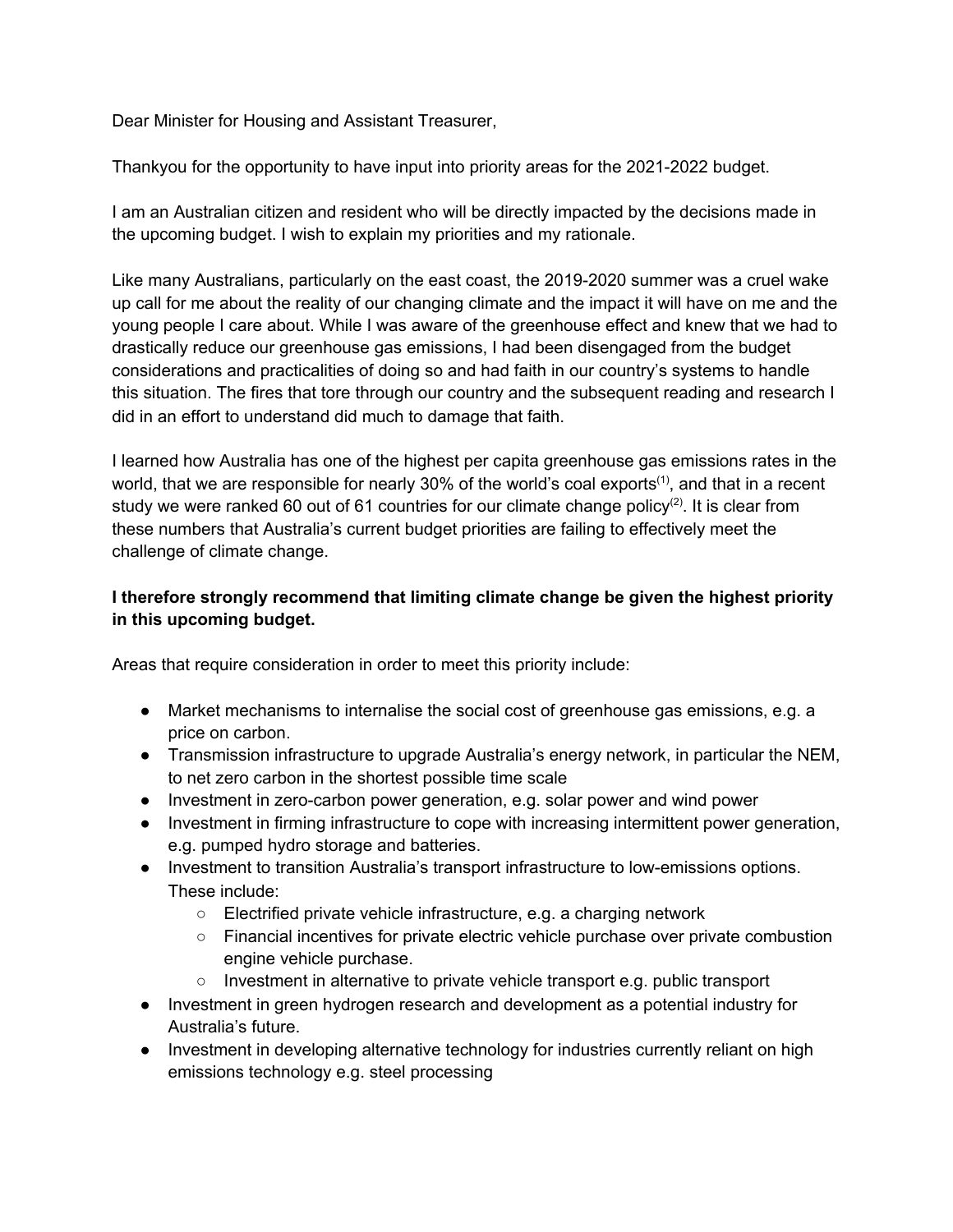Indirect but related areas that require additional funding in order to meet this priority include:

- Restoration of carbon sinks in the form of vegetation, e.g. increasing national park coverage area and protection
- Investment in low emissions agriculture and carbon farming practices
- Investment in science and research through funding to universities and research bodies
- Investment in independent media and communications such as the ABC
- Investment in transitioning workers into sustainable employment in the case that their current employment will be negatively impacted by the transition to zero carbon

## **As the greatest moral challenge of our time and a personal and financial risk to Australians in particular, climate change caused by greenhouse gas pollution should be the highest priority for this upcoming budget.**

Thankyou again for the opportunity to provide input into the 2021-2022 budget, I will follow the decision process with interest.

Emma Storey